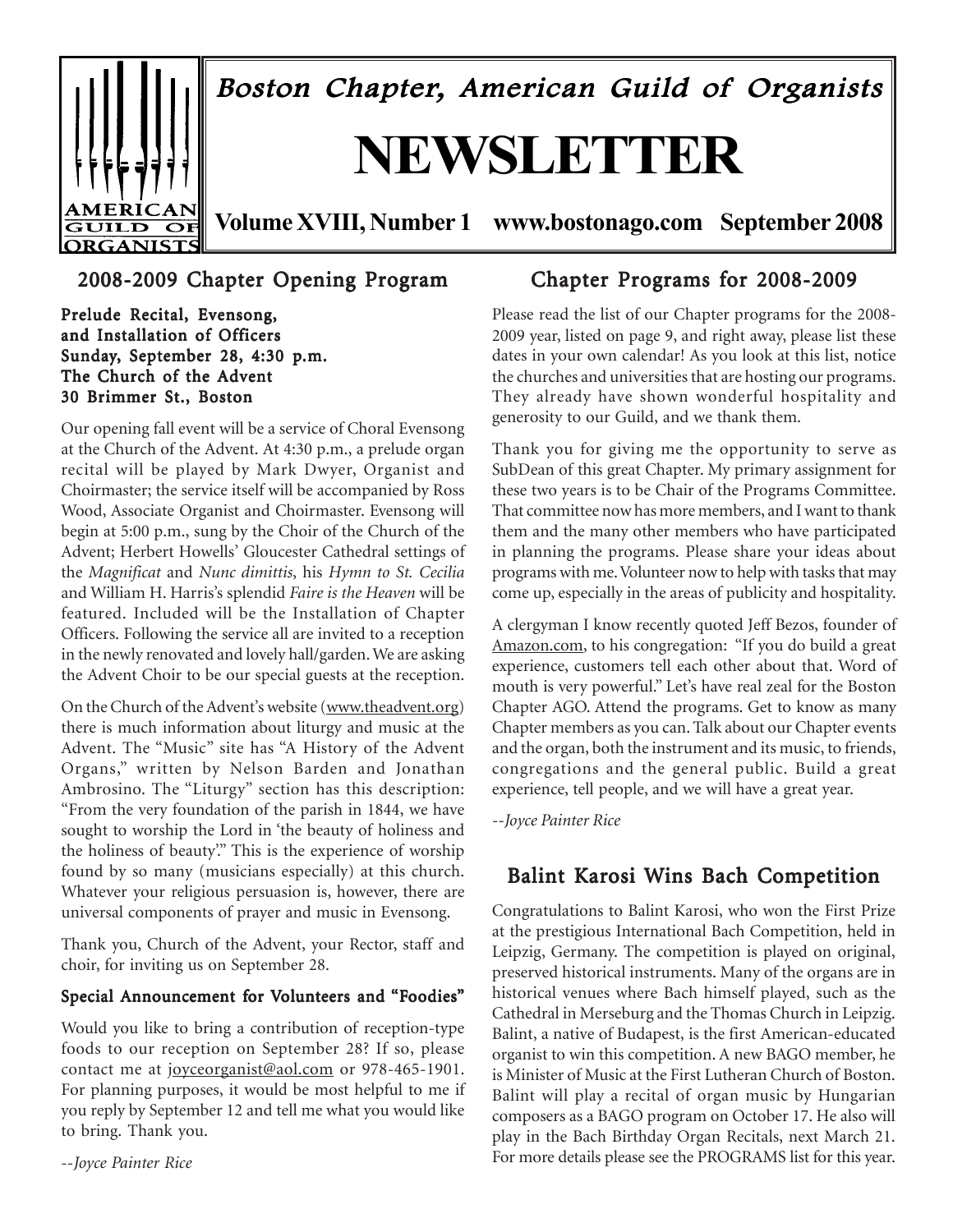# Dean's Message

### Challenges!

Given the Boston Chapter's long and illustrious history in the AGO, assuming its Deanship is an exciting as well as humbling prospect. With your participation and help, together we can continue as a vital, vibrant, and forward-looking organization. That is our number one, and over-arching challenge!

That we face many challenges is stating the obvious, but in this and future columns, I want to elaborate on those which I think are important to us as members and to the Chapter. Some of these challenges are difficulties which must be faced; some are (I think) to be anticipated with eagerness.

My first challenge to you is to show your faces! We remain the largest AGO chapter in the country, but the percentage of members we see at Chapter events is much too low. Our new SubDean, Joyce Painter Rice, and the program committee have planned a full, fine, and varied slate of programs for the year. So put them in your calendars now, and show up at as many as possible! And remember, these are not members-only affairs: bring friends, colleagues, church members, whomever.

Continuing on this thread, one of my goals is to not only engage more members in the activities of the Chapter, but also to encourage us to get to know each other on a social and collegial level. How? Start by finding out who lives near you, or who serves in churches near yours. Arrange to travel together to a Chapter event. Or call for an informal get-together in your area. Such a gathering doesn't take a chapter officer or a committee to make it happen: just a member or two who take the initiative.

Benefits? A strengthened chapter in which its members feel a truly personal stake and commitment. A widened circle of colleagues who are, in essence, doing what you do, week in and week out. People to call on when you want to bounce around ideas or commiserate about problems. A network which makes it easier to reach out to the current and future members and friends of our beloved instrument, music, and art.

May we all have a musically blessed season ahead!

*-- Lee Ridgway*

# **Executive Committee Meetings**

Monday evenings 7-9 pm, Church of the Advent, 30 Brimmer St, Boston. Charles MBTA

Mon Sept 22, Tues Nov 11, Mon Jan 12, Tues Mar 10, Mon Jun 1

Executive committee meetings are open to all Chapter members.

Newsletter of the Boston Chapter, American Guild of Organists Published 10 times a year, September-June. Distributed to members & associates of the Boston Chapter, AGO.

Mailed at standard mail rates from Boston MA. Boston Chapter/AGO c/o Timothy Hughes, Membership 247 Washington St #24, Winchester MA 01890. Copyright © 2008, Boston Chapter, American Guild of Organists

#### *Boston Chapter, AGO Officers 2008-2009*

| Dean                                                                         | Lee Ridgway                            |
|------------------------------------------------------------------------------|----------------------------------------|
| ridgway@mit.edu                                                              | $617 - 436 - 1193$                     |
| SubDean                                                                      | Joyce Painter Rice                     |
| joyceorganist@aol.edu                                                        | 978-465-1901                           |
| Treasurer                                                                    | Kirk Hartung                           |
| kbhartung@aol.com                                                            | 508-820-3440                           |
| Assistant Treasurer                                                          | Charlene Higbe                         |
| cthigbe@aol.com                                                              | 617-497-0610                           |
| <b>Broadcasts</b>                                                            | Martin Steinmetz                       |
| emsteinmetz@verizon.net                                                      | 781-235-9472                           |
| Chaplain                                                                     | The Rev. David Hefling<br>617-472-0737 |
| Competitions                                                                 | David Baker                            |
| $d$ gb $137$ @mac.com                                                        | 617-367-4260                           |
| Examinations                                                                 | Glenn Goda                             |
| glenngoda1545@aol.com                                                        | 617-442-7079                           |
| Library                                                                      | Joseph Dyer                            |
| joseph.dyer@umb.edu                                                          | $617 - 527 - 6403$                     |
| Membership Secretary                                                         | <b>Timothy Hughes</b>                  |
| thughes $56@$ comcast.net                                                    | 781-369-1905                           |
| Membership Committee Judy Green<br>jlgreen@green-associates.com 617-482-3044 |                                        |
| Newsletter                                                                   | Jim Swist                              |
| swist@comcast.net                                                            | 781-643-9733                           |
| Organ Advisory                                                               | Richard Hill                           |
| smhill42ne@earthlink.net                                                     | 508-238-6081                           |
| Placement                                                                    | Janet Hunt                             |
| janet.hunt@sjs.edu                                                           | 617-746-5433                           |
| Professional Development                                                     | <b>TBA</b>                             |
| Recording Secretary                                                          | Kirsten Johnson                        |
| ikmniohn@aol.com                                                             | 978-443-3472                           |
| Registrar<br>dan.mckinley@christchurchhw.org                                 | Dan McKinley                           |
| <i>SPAC</i>                                                                  | 978-412-8174<br>Martin Steinmetz       |
| emsteinmetz@verizon.net                                                      | 781-235-9472                           |
| <b>Substitutes</b>                                                           | Joshua T. Lawton                       |
| itlawton@mac.com                                                             | 617-926-1042                           |
| YOI<br>cymswillie@comcast.net                                                | Mary Sue Willie                        |
| sbudwey@hotmail.com                                                          | Stephanie Budwey                       |
| Auditors                                                                     | Martin Steinmetz                       |
| emsteinmetz@verizon.net                                                      | 781-235-9742                           |
| csmith@groton.org                                                            | Craig Smith<br>781-740-4541            |
| Region I Councillor                                                          | E Lary Grossman                        |
| elg@bradygrossman.com                                                        | 413-247-9426                           |
| District Convener                                                            | Frank Corbin                           |
| fcorbin@assumption.edu                                                       | 508-767-7508                           |
| Webmaster                                                                    | Mark Nelson                            |
| marknelson@cbfisk.com                                                        | 978-283-1909                           |
| <b>Executive Committee</b>                                                   |                                        |

*Todd Beckham, Janet Hunt, Patrick Kabanda, Lois Regestein, Judy Green, Michael Smith, Mary Beekman, Richard Benefield, Mark Dwyer, Brunhilde Englehardt Glenn Goda, Mark Nelson*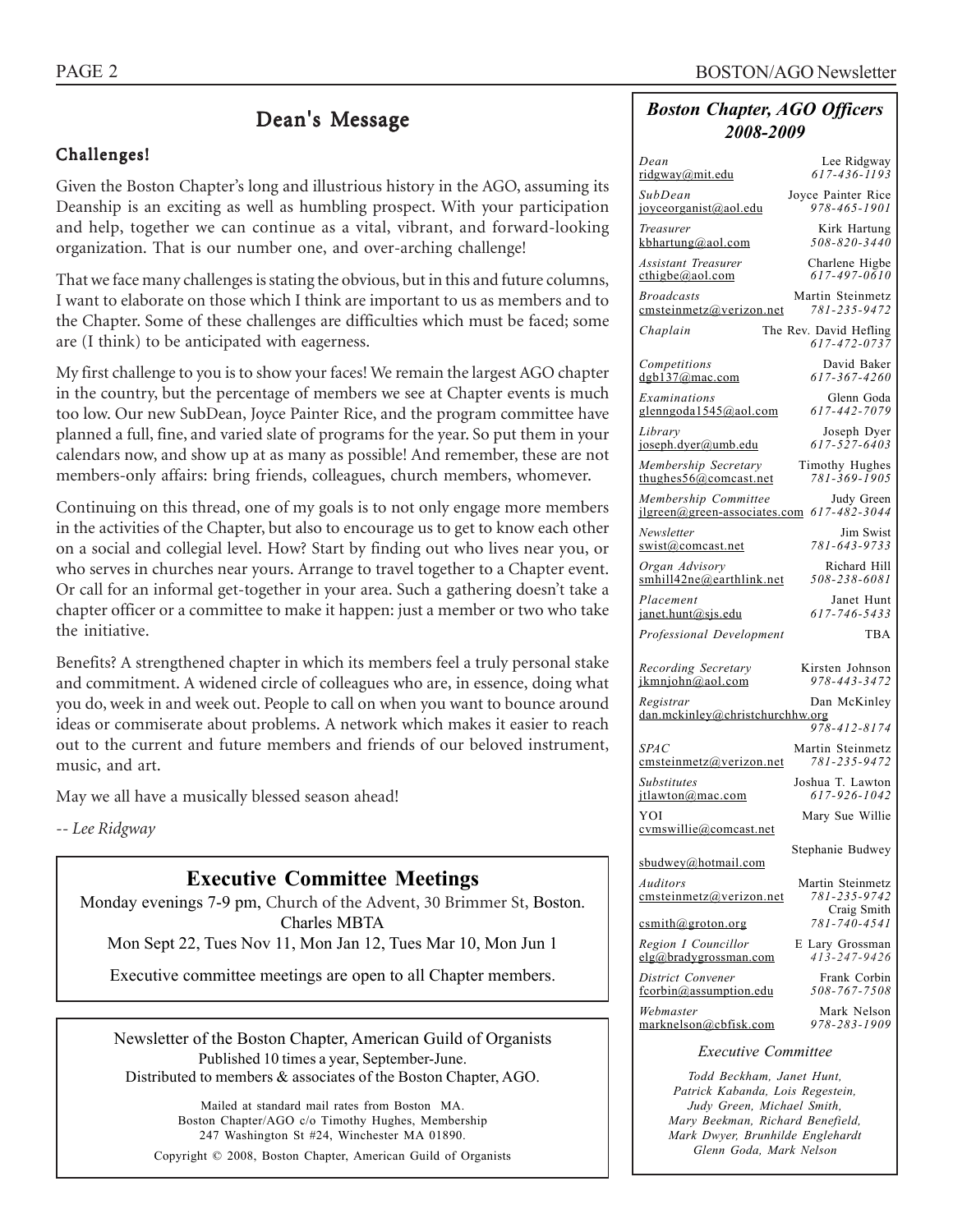# Requiescant in Pace

# John Ferris

John Ferris died on August 1, at the age of 82. For thirtytwo years, he was the University Organist and Choirmaster at Harvard, retiring from that position in 1990; a faculty member of the Harvard Divinity School; guest lecturer at Yale, Boston University, Berklee College, and other schools; former conductor of the Cantata Singers; guest choral conductor throughout the United States; a concert organist; and a long-time member of the AGO. In retirement, he led the choir at the Colebrook Congregational Church, in Colebrook, Connecticut.

At Harvard, Ferris was responsible for the installation of Charles Fisk's opus 46, in Memorial Church, in 1967. This landmark instrument was, at the time, the largest mechanical action instrument by an American builder in the 20th century. Ferris was responsible for bringing the world's leading organists to perform on the Fisk, often to packed houses. Through this instrument and through his choirs, John Ferris influenced countless students and others who came through the doors of Memorial Church.

Ferris is survived by his spouse and partner of 60 years, Herbert Burtis, with whom he made his home in Sandisfield, Massachusetts. He is also survived by four nieces. Memorial gifts may be sent to the Ferris-Burtis Foundation, which offers scholarships to classical musicians graduating from high school in Berkshire and neighboring counties. Send donations to the Berkshire-Taconic Foundation, 471 Main Street, Great Barrington, MA 01230.

### Lorraine Snowden

Lorraine Snowden died at the age of 76, on July 21. She was a lifelong musician in Unitarian-Universalist and other churches, and a longtime member of the Boston and Worcester AGO, holding offices in both chapters. She was a graduate of Elizabethtown College, the Yale School of Music, where she studied organ, and the New England Conservatory of Music, where she studied harpsichord.

She is survived by her husband, Rev. Dr. Glen Wenger Snowden, to whom she was married for 55 years. Before living in Northborough they lived in Newton for many years. She is also survived by her daughter, son-in-law, two grandchildren, and three sisters.

### Don Angle

Don Angle died in his Salem home on July 27, at age 65. Although not an organist, by virtue of being a master harpsichord technician, he had connections to many organists who are also harpsichordists. By virtue of his talent at arranging popular music for the harpsichord, he had fans across the full spectrum of music lovers. From 1962 until its closing in 1988, Angle worked for harpsichord maker William Dowd, following which he continued to service harpsichords around the world. He is survived by his wife Cherry/Priscilla, and his daughter Caroline.

#### Thomas Richner

Longtime Chapter member Thomas Richner passed away peacefully in Worcester on July 12, at the age of 96. He was organist at the First Church of Christ, Scientist (Mother Church) in Boston for many years.

In addition to being an accomplished organist, Richner was also well-known as a concert pianist, with many commercial recordings of the works of Mozart and others.

A memorial service is planned in the fall.

# A Note from the Education Coordinator

Fall is the perfect time to begin preparation for a Guild Exam. The requirements are always printed in the July edition of TAO so that candidates can have the maximum time for preparation. Choose a level and make it a stretch so that you really get something out of it! Studying for the exams has given me invaluable training in the practical skills which I now use every day – you know – the ones that give us all a fright – transposition, modulation, score reading. You are not alone – and help is available in the form of great study guides available online, study and peer groups, and peers who have done it and can offer valuable insight. There is a study guide for the new CAGO repertoire Group B on the website along with other valuable resources and ideas. Afraid you won't pass the first time? NO PROBLEM! You can choose to take the written and practical sections of CAGO, CHM, AAGO, and FAGO at separate times. Many people – names you will recognize – have taken the exams multiple times, and they will tell you it was well worth it.

The 2009 Examination dates and fees are:

#### Service Playing Test, \$75

October 1, 2008 through April 30, 2009

#### Colleague Examination

Both Sections \$125, Single Section \$100 November 14, 2008; May 15, 2009; November 13, 2009

### Choir Master Examination

Both Sections \$200, Single Section \$150 June 3, 2009, (morning and afternoon)

*(Continued on page 6)*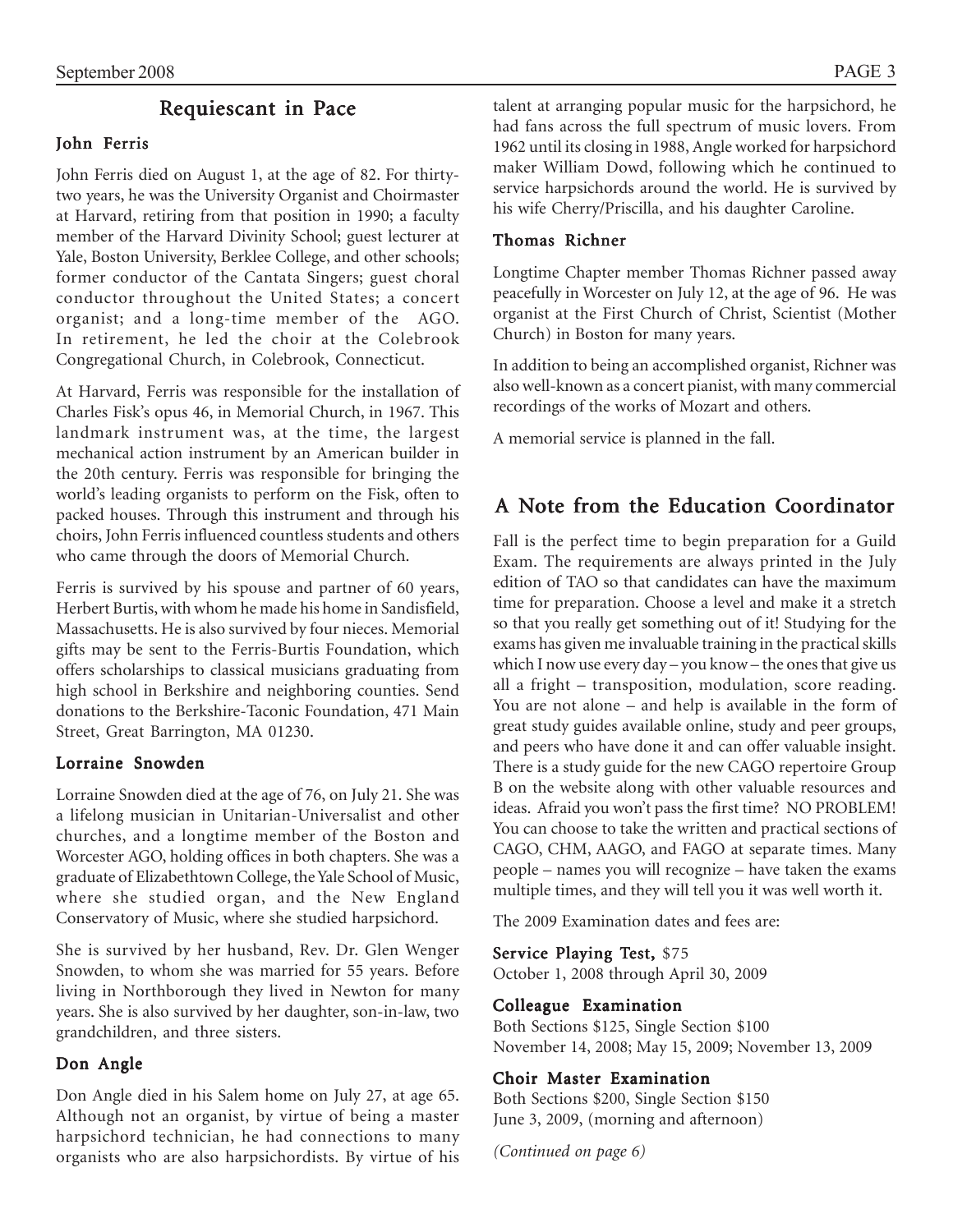# Choral Auditions for Night Song

(Joint ministry of St. John's Episcopal Church in Jamaica Plain & the Society of St. Margaret)

Two small, skilled choral ensembles are being formed to sing the ancient office of compline, which we are calling Night Song, on Sunday evenings in Jamaica Plain, and to sing occasionally on feast days at the convent in nearby Roxbury. One group will be mixed, two on a part, to sing twice a month; the other will be men only, to sing once or twice a month. The literature will be traditional and contemporary chant, Renaissance polyphonic motets, and occasionally modern choral anthems. We seek singers with exemplary sight-reading skills, accurate pitch, overt musicality, and a strong interest in early music who will commit to singing two or three times a month during the choral term. Rehearsals will likely be on some Saturdays, and immediately before singing Night Song.

Auditions will be held at the Society of St. Margaret on Saturdays August 9, August 16, and October 4 from 9:30 - 11 am and 2 - 4 pm, and on Sunday October 5 from 2 - 4 pm. For further information and to schedule an interview please contact Daryl Bichel at darylbichel@aol.com or 617-312-8328.

# Scholarship Announced for Church Musicians

In 2009 the Charlotte Hoyt Bagnall Scholarship for Church Musicians will hold a competition for church musicians who have graduated or will graduate from high school as of June 30, 2009. Awards from five hundred dollars (\$500) to twenty five hundred dollars (\$2500) will be granted. The scholarship can be used for a variety of music studies including organ lessons, studies related to organ or religious music, participation in festivals, seminars, music camps, etc.

Information and applications can be obtained by visiting the scholarship website www.chbscholarship.com, or by writing "The Charlotte H. Bagnall Scholarship" at 17 Beaverbrook Rd., West Simsbury, CT 06092. Applications are due by December 31, 2008.

# Chapter Member Elected to National AGO Office

Lois Toeppner was elected Secretary of the AGO in the national election held last spring. Lois is a longtime member of the Boston and Worcester chapters and has served both chapters in numerous capacities. Congratulations, Lois! And thank you for the excellent work we know you will do on the national board.

# PAGE 4 BOSTON/AGO Newsletter

# Methuen Summer Highlights

There were many highlights to the 15-concert recital series at the Methuen Memorial Music Hall this summer. It's not possible here to note every fine performance, but a few that stand out are: Canadians Jacques Boucher, organ, and Anne Robert, violin, with a stunning program that included *Variations Éclectiques,* written for them by John Burge. For Vierne enthusiasts the series offered gems: Symphonies 3, 4, and 6 were played in entirety by Mark Dwyer, Brett Maguire, and David Carrier, respectively. Also, Vierne's Second Suite of V*ingt-quartre Pièces de Fantasie* was played by Alan Morrison. In phenomenal transcription feats, Eric Plutz played Saint-Saëns' *Carnival of the Animals* and David Briggs played Tchaikovsky's Symphony No. 4. Carol Williams dazzled the audience with an all-20<sup>th</sup> c. program. Professor Gerhard Weinberger (Detmold, Germany) played a Sonata by Harald Genzmer (Hugo Distler's only pupil). Weinberger's program also included masterly performances of Reger and Liszt and an electrifying rendition of Dupré's *Prelude and Fugue in B*. Following the concert, Frau Weinberger expressed her and her husband's joy in playing at Methuen: she said "In Germany we do not have concert halls like this for an organ."

Hopefully you can attend the remaining concerts this season: Frederick Hohman, Sept. 3; and Douglas Major, Sept. 19. By public transportation, take commuter rail from North Station to Lawrence, then a \$5 cab ride to the Music Hall.

*-- The Concert Rover JPR*

# Chant Camp Workshop

Susan Hellauer, singer, teacher, researcher, and founding member of the vocal ensemble *Anonymous 4* will lead a Chant Camp in October at St. Paul RC Church in Cambridge.

Two sessions are offered; each is limited to 30 participants.

- \* Saturday, October 4, from 9:30 am-5 pm.
- \* Sunday, October 5, from 1:15-5 pm

Chant Camp is a participatory program of chant singing, structured around a number of plainchant topics. Each presentation begins with a brief lecture, followed by group singing, to illustrate & permanently "set" the lesson. The workshop ends with communal chant singing, combining elements of the day's work with extensions and improvisations based on the day's material.

Fees: Full day 9:15 am-5 pm, Oct. 4 \$95 - Half day 1:15-5 pm, Oct. 5 \$65. Notebook and materials included.

Registrations will be accepted after September 13, 2008. For further information, contact Sheila Beardslee sheilabb@verizon.net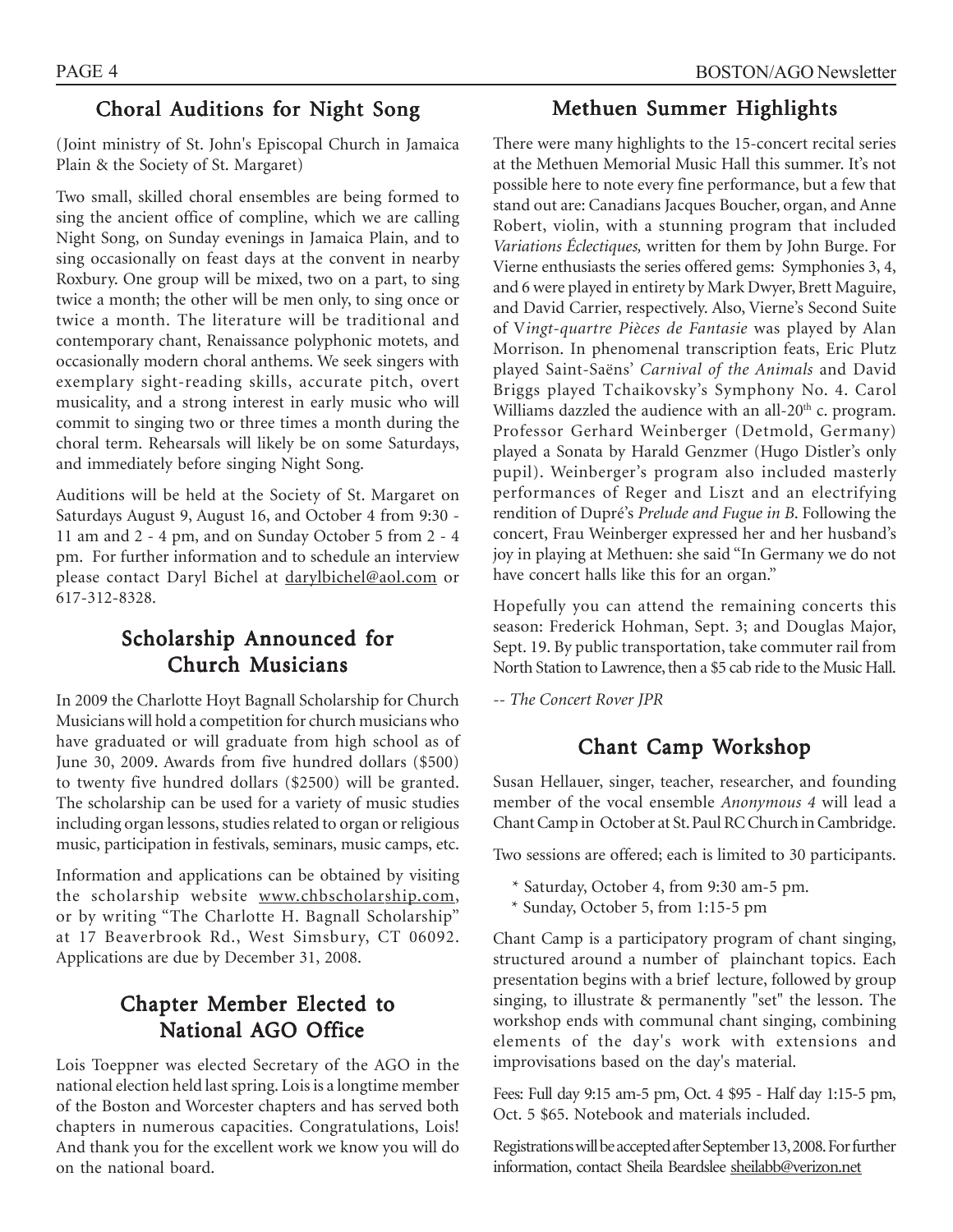# **BOSTON/AGO CONCERT CALENDAR**

#### Monday, September 1 7:00 pm

Christa Rakich, harpsichord: Bach *Goldberg Variations.* First Lutheran Church, 299 Berkeley St, Boston. 617-536-8851 \$15/10 因

#### Tuesday, September 2 12:15 pm

Maria Tsafouilous, soprano; Chris O'Hara, trumpet: Scarlatti, Bach. King's Chapel, 58 Tremont St, Boston. 617-227-2155 Donation \$3 因

#### Wednesday, September 3

#### 8:00 pm

Frederick Hohman, organ: Bach, Grieg, Widor, Sibelius, Hohman, Vierne. Methuen Memorial Music Hall, 192 Broadway, Methuen MA. 978-685-0693 \$10/5

#### Tuesday, September 9 12:15 pm

Thomas Jones, baritone; Heinrich Christensen, organ: Purcell, Bach, Handel. King's Chapel, 58 Tremont St, Boston. 617-227-2155 Donation \$3 h

#### Friday, September 12 12:00 noon

Lee Ridgway, organ: JS Bach & CPE Bach. First Parish, 7 Harrington Rd, Lexington MA. 781-862-8200 Donation

#### Saturday, September 13 9:30 am

Recorders/Early Music MetroWest Music of Renaissance Spain: Singers' workshop led by Scott Metcalf. Trinity Episcopal Church, 81 Elm St, Concord MA. 978-264-0584 Choral program \$18, Visitors \$12; Annual Mem \$100/85

### Sunday, September 14 5:00 pm

G Fredrick Guzasky, organ: Bruhns, Bach, Rheinberger; Russian composers. Old North Church, Boston. 781-420-6880 Free

# Tuesday, September 16 12:15 pm

Quilisma Consort: Spain & Portugal in the 16th Century. King's Chapel, 58 Tremont St, Boston. 617-227-2155 Donation \$3 因

# Friday, September 19

# 8:00 pm

Douglas Major, organ: MMMH Scholarship recital. Methuen Memorial Music Hall, 192 Broadway, Methuen MA. 978-685-0693

# Saturday, September 20 7:30 pm

Celeste Howe, vocalist: A Night of Song. Unity Church, 13 Main St, North Easton MA. 508-238-6081

#### 8:00 pm

Paul Cienniwa, harpsichord: Bach Complete Klavierübung, Book II. Pre-concert lecture at 7:30. Hawes Room at Trinity Church, One Queen Anne Sq, Newport RI. 401-621-6123 \$25/\$10 (ages 6-18)  $-10\%$  srs, sts, mil, WGBH, AAA, EMA $\boxtimes$ 

#### Tuesday, September 23 12:15 pm

Peter Sulski, viola: Bach, Telemann. King's Chapel, 58 Tremont St, Boston. 617-227-2155 Donation \$3 | A

#### Wednesday, September 24

#### 12:15 pm

Richard Hill, organ: Autumn Airs. Unity Church, 13 Main St, North Easton MA. 508-238-6081

#### Sunday, September 28 3:00 pm

Olav Chris Henriksen, 19th century guitar: Molino, Scheidler, Bull, Kjaerulf, others. Somerville Museum, Central St at Westwood Rd, Somerville MA. 617-666-9810 \$17/12

#### 3:00 pm

Richard Hill, organ: Celebrating the Year of the Organ. Murray UU Church, Attleboro MA.

#### 3:00 pm

James Higdon, organ. St Joseph Memorial Chapel, College of the Holy Cross, Worcester MA. 508-793-2296 Free **b** 

#### 4:00 pm

Barbara Bruns, organ: Bach, Widor, Preston, Bovet. St John's, Gloucester MA.

#### 4:00 pm

Edward Wu, violin; Andrew Paul Holman, organ: Pinkham, Nystedt, Olsson, Lloyd Webber, Hakim. Harvard-Epworth Church, 1555 Mass Ave, Cambridge. 617-354-0837 Donation  $\boxed{6}$ 

#### 4:30 pm

Mark Dwyer, organ: Prelude Recital: Bach, Franck, Mozart. 5:00 pm Solemn Evensong & Installation of AGO Officers. Choir of the Advent (Dwyer, *cond*; Wood, *org*): Howells, Harris, Ayleward. Church of the Advent, 30 Brimmer St, Boston. 617-523-2377 x41 Donation **b** 

#### Monday, September 29 6:30 pm

Choir of the Advent (Dwyer, *cond*; Wood, *org*): Solemn Mass of St Michael & All Angels: Guerrero, Harris, Victoria. Church of the Advent, 30 Brimmer St, Boston. 617-523-2377 x41 Donation **b** 

#### Tuesday, September 30 12:15 pm

Fred Guzasky: Rheinberger, Glazunov; improvisation. King's Chapel, 58 Tremont St, Boston. 617-227-2155 Donation \$3 [6]

#### Sunday, October 5 3:00 pm

Richard Hill, organ: Autumn Organ Fest. St Anthony's Church, 1359 Acushnet Ave, New Bedford MA.

#### 4:00 pm

Frances Burmeister, organ: Alain, Vierne, Franck. Trinity Episcopal Church, 26 White St, Haverhill MA. 978-372-4244 Free **b** 

#### Saturday, October 11 9:30 am

Recorders/Early Music MetroWest Music of Renaissance Italy: Singers' workshop led by Fred Jodry. Trinity Episcopal Church, 81 Elm St, Concord MA. 978-264-0584 Choral program \$18, Visitors \$12; Annual Mem \$100/85

#### 8:00 pm

Seraphim Singers (Lester, *cond*); Musica Sacra (Beekman, *cond*); Heinrich Christensen, organ; Orchestra of Emmanuel Music: Magnificat Through the Ages: Bach, Byrd, Dupré, Monteverdi, Pärt, Schütz, Walmisley. Grand Ballroom, Boston Convention & Exhibition Center, 415 Summer St, Boston. www.pilgrimageofhope.com \$20 adv/\$25 door

#### Friday, October 17

#### 7:30 pm

Balint Karosi, organ: Hungarian Organ Music. St Cecilia Church, Boston. *More info in October issue.*

#### 7:30 pm

Renaissonics & Friends (Tyson, *dir*); Ken Pierce, dancer/historian: Teaching dances from the 15th, 16th & 17th centuries. Refreshments. No partner required. Jewett Hall, First Church Cong, 11 Garden St, Cambridge. 617-661-3353 \$8

#### Sunday, October 19 3:00 pm

Michael Kleinschmidt & Richard Webster, presenters: Intro to the Pipe Organ 101. Trinity Church, Boston. *More info in October issue.*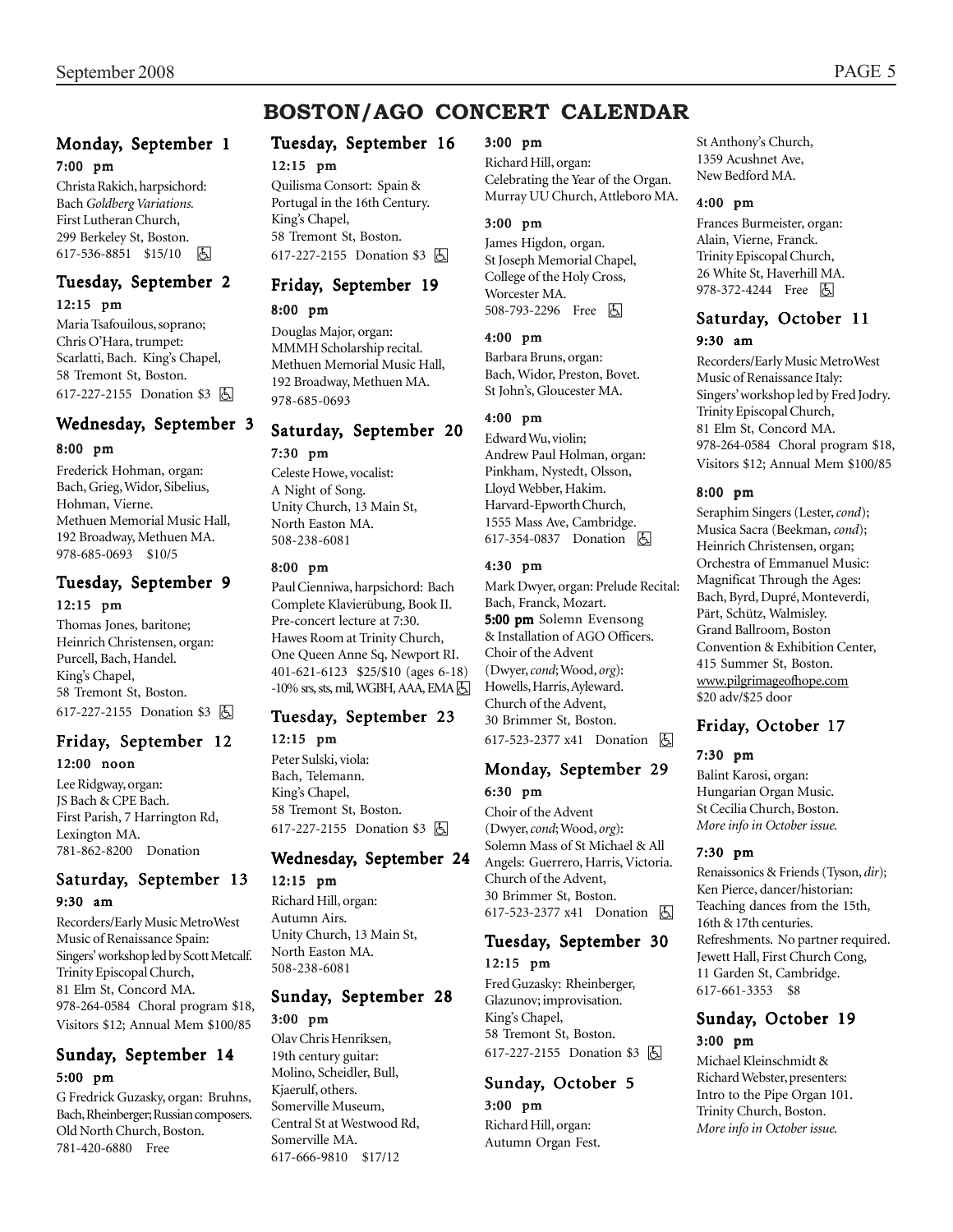#### 3:00 pm

Leo Abbott, organ: Organ Dedicatory Recital. St John the Evangelist Church, Wellesley Hills MA. *More info in October issue.*

#### 4:00 pm

Frances Conover Fitch, organ: "All Dance" Byrd, Couperin, Rameau, Bach, Howells, Locklair. St John's, Gloucester MA.

#### Wednesday, October 22 12:15 pm

Richard Hill, organ: Autumn Airs. Unity Church, 13 Main St, North Easton MA. 508-238-6081



*(Continued from page 3)*

# Associateship and Fellowship Examinations

Both Sections \$200, Single Section \$150 June 4 and 5, 2009, (paperwork section both mornings; organ playing one of the afternoons)

To request an application for an examination, contact National Headquarters at exams@agohq.org, or write to 475 Riverside Drive, Suite 1260, New York, NY 10115, or call 212-870-2310.

In my own experience, this aphorism by Abraham Lincoln says volumes - *Things may come to those who wait, but only the things left by those who hustle.* Please don't hesitate to contact me if your hustling needs a kick start! The exams were critical to my taking charge of my career as a professional musician, and if I can do it, you can too!

*-- Cheryl Duerr, AAGO*

#### Sunday, October 26 3:00 pm

Richard Hill, organ: Autumn Organ Fest. St Thomas Aquinas Church, Jamaica Plain MA.

#### 4:00 pm

44th Annual Choir Festival, Service of Ecumenical Song. Gordon Memorial Chapel, Wenham MA. 781-643-6597 Donation **A** 

#### 5:00 pm

King's Chapel Choir & Soloists (Christensen, *dir*; Wood, *org*); Jodi Hagen, violin: Pinkham, Schubert, Britten, Purcell, Vaughan Williams. King's Chapel, 58 Tremont St, Boston. 617-227-2155 Donation \$12/8 囚

# **NEXT DEADLINE:**

#### **September 5 for October, 2008 Issue**

Please send all notices, news, and articles to:

Jim Swist, 34 Jason Street #2, Arlington MA 02476 Or send via e-mail to swist@comcast.net (inline text or WORD .doc file attachment)

Calendar notices must be submitted either by e-mail or IN WRITING (please no phone calls). Include: day, date, time, brief description of program, location, address, phone number, price (or donation/free), and whether handicap-accessible.

Listings for each month are due by the first Friday of the prior month. We will include all listings for the month of issue plus as many for the following month as space allows.

# Coro Stella Maris Auditions

Coro Stella Maris, the North Shore's Renaissance music vocal ensemble, announces auditions for all sections soprano, alto, tenor and bass voices - for the 2008-09 season. Specializing in music of the Renaissance with contemporary composers influenced by the style, Coro Stella Maris's fall concerts will feature motets from Byrd's *Gradualia*. Auditions are scheduled by appointment through the month of September 2008. Choral experience and good reading required. Coro Stella Maris rehearses Monday evenings in Salem beginning Sept. 9. Please call 857-919-4218 or 617-964-6609, or e-mail CSM director Amelia LeClair aleclair@clausura.org for an appointment. Education Coordinator's Message Learn more at www.corostellamaris.org.

# Boston City Singers Auditions

Boston City Singers, Boston's Acclaimed Youth Chorus, is pleased to announce September interviews and auditions for young people ages 5-18 for the 2008-2009 season. Training Chorus programs are available at several locations in Dorchester, South Boston, and Jamaica Plain for children. No former experience is necessary.

Boston City Singers' Dorchester-based Concert Chorus program accepts young people ages 11-18 with prior experience and a strong interest in singing. Provided are: Vocal coaching, collaborative performances, national and international touring opportunities, distinctive and challenging repertoire. Young men welcome.

For more information and appointments, please call: BCS Artistic Director, Jane Money at 617-825-0674, or visit www.bostoncitysingers.org.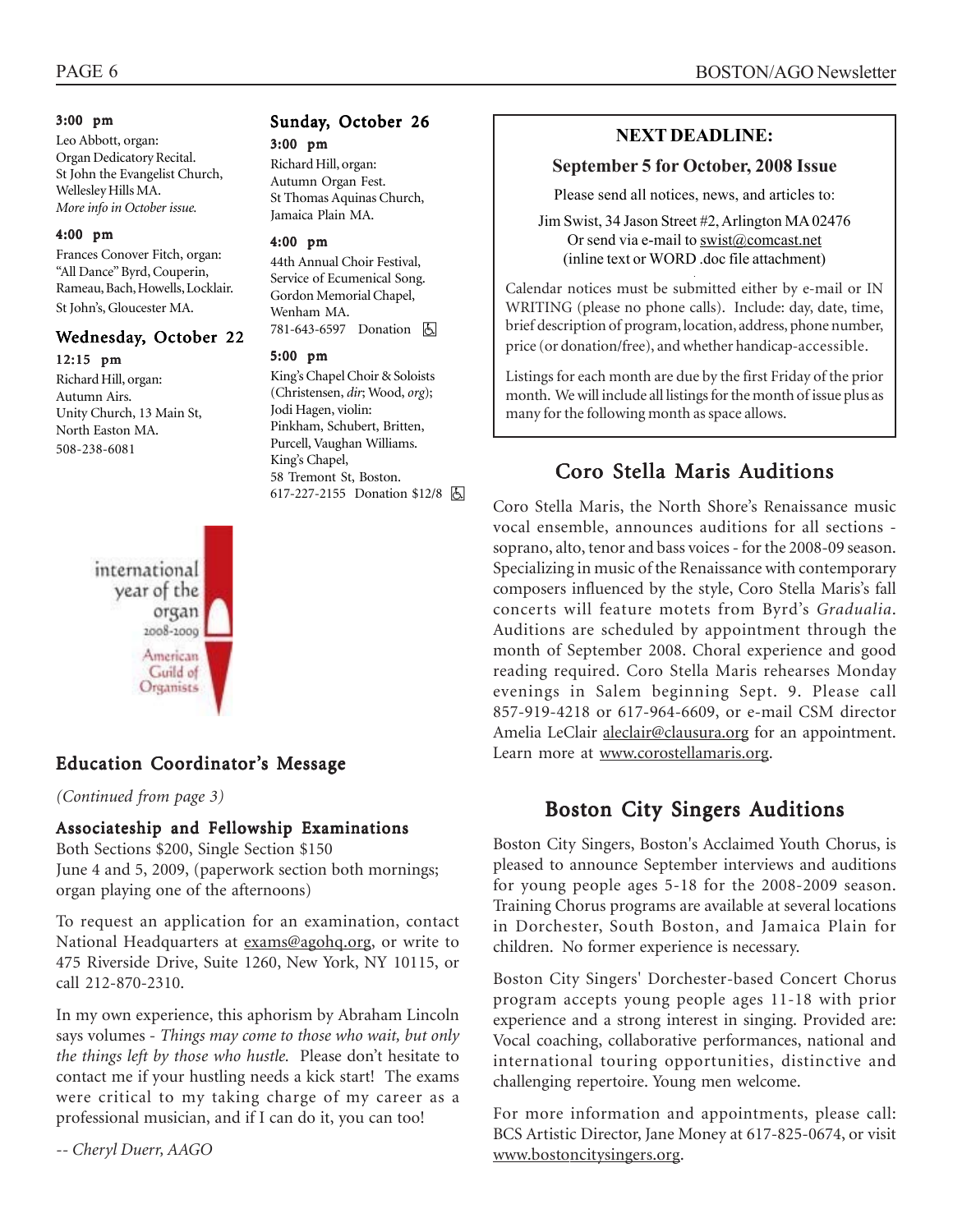# **PLACEMENT SEPTEMBER, 2008**

The date in brackets following a church's name shows when the church first requested a listing. Salary is income paid by the church. Services such as funerals (fn) and weddings (wd) with additional fees are estimated as shown.

|                    |           |                 | oron de l'enont dinde l'on               |                   |              |                   |
|--------------------|-----------|-----------------|------------------------------------------|-------------------|--------------|-------------------|
| Denomination Hours |           | Location        | Name of Church                           | Organ             | Salary       | Est. Add'l Comp   |
| Episcopal          | 10        | Newton, MA      | Trinity Parish [06/08]                   | Hook & Hastings   | 16,900       | $2-4$ fn/0-2      |
|                    |           |                 |                                          |                   |              | wd                |
| Episcopal          | 16        | Cambridge, MA   | St Peter's Episcopal Church [06/08]      | Kimball           | 18,500       | $4$ fn/2 wd       |
| Episcopal          | 20        | Weston, MA      | St Peter's Episcopal Church [08/08]      | Aeolian-Skinner   | 30,000-      | $5$ fn/ $5$ wd    |
|                    |           |                 |                                          |                   | 35,000       |                   |
| Episcopal          | 10        | Marshfield, MA  | Trinity Episcopal Church [7/08]          | Allen             | 9-10,500     | $0-4$ fn/ $0-4$   |
|                    |           |                 |                                          |                   |              | wd                |
| Methodist          | 40        | Worcester, MA   | Wesley United Methodist Church [05/08]   | E.M. Skinner      | 45,000-      | $4$ fn/ $4$ wd    |
|                    |           |                 |                                          |                   | 53,000       |                   |
| Roman Catholic     | $35 - 40$ | Cambridge, MA   | Archdiocesan Choir School at St. Paul    | Woodberry &       | 40,000-      | Right of $2^{nd}$ |
|                    |           |                 | Parish [07/08]                           | Harris; Casavant; | 45,000       | refusal after     |
|                    |           |                 | (Associate Music Director)               | Walker            |              | Music Dir.        |
| Roman Catholic     | 40        | Dedham, MA      | St Mary of the Assumption [06/08]        | Hook/Hastings     | 35,000       | 137 fn/31 wd      |
| <b>UCC</b>         | $10-15$   | North Falmouth, | North Falmouth Congregational Church     | Allen             | 13,500-      | $3-5$ fn/ $3-5$   |
|                    |           | MA              | [3/08]                                   |                   | 15,000       | wd                |
| <b>UCC</b>         | 10        | Norton, MA      | Trinitarian Congregational Church [6/07] | Simmons-          | 8,700        | $8$ fn/6 wd       |
|                    |           |                 |                                          | Holbrook          |              |                   |
| UCC/American       | 15        | Northborough,   | Trinity Church of Northborough [07/08]   | Skinner           | 14,000-      | $2$ fn/ $2$ wd    |
| Baptist            |           | MA              |                                          |                   | 17,000       |                   |
| UU                 | 10        | Mendon &        | Unitarian Congregation of Mendon and     | $(1)$ Lawes       | 7,000-10,000 | $4$ fn/wd         |
|                    |           | Uxbridge, MA    | Uxbridge $[05/08]$                       | (2) Hook/Hastings |              |                   |

#### **ORGANIST/CHOIR DIRECTOR**

#### **ORGANIST ONLY**

| Episcopal | 8        | Brookline, MA  | Church of our Saviour [07/08]            | Allen           | 7,800-        | $4$ fn/ $4$ wd       |
|-----------|----------|----------------|------------------------------------------|-----------------|---------------|----------------------|
|           |          |                |                                          |                 | 8.400         |                      |
| UU        | 8        | Swampscott, MA | Unitarian Universalist Church of Greater | Aeolian-Skinner | $7,000-$      | $2 \text{ ft}$ /3 wd |
|           |          |                | Lynn, MA $[06/08]$                       |                 | 9,000(3)      |                      |
|           |          |                |                                          |                 | $w$ ks/mo $)$ |                      |
| UU        | $8 - 10$ | W. Newton, MA  | First Unitarian Society in Newton        | Hook & Hastings | 10.000        | $?$ fn/6 wd          |
|           |          |                | 12/071                                   |                 | 10 months     |                      |
| UU        | 8        | Boston, MA     | Arlington Street Church [12/07]          | Aeolian-Skinner | 13.000        | $?$ fn/8-12 wd       |

|            | <b>DIRECTOR ONLY</b> |               |                                 |                 |         |     |  |  |
|------------|----------------------|---------------|---------------------------------|-----------------|---------|-----|--|--|
| <b>UCC</b> | 30                   | Lexington, MA | Hancock United Church of Christ | Aeolian-Skinner | 45,000- | N/A |  |  |
|            |                      |               | [07/08]                         |                 | 50,000  |     |  |  |

Please also see postings at www.bostonago.com for contact information regarding these openings. Some churches here may no longer be receiving names but have not notified placement.

The following positions have been filled: Parish of the Messiah, Auburndale, MA; Christ Church, Exeter, NH; Christ Church, Plymouth, MA; Church of the Redeemer, Chestnut Hill, MA; Plymouth Congregational Church, Belmont, MA

**LISTING YOUR CHURCH ON THIS PAGE** Contact Janet Hunt, Placement Coordinator, at janet.hunt@sjs.edu.

#### **Broadcast Schedule, Fall 2008 WCRB (99.5 fm)** *and* **streaming on internet www.wcrb.com** CELEBRATING 49 YEARS OF BROADCASTING ON WCRB

Martin Steinmetz, Executive Producer and Technical Director; Rob Stuart-Vail Announcer

| <b>Broadcast Date</b> | <b>Performer</b>     | Location                                               | <b>Music</b>                           |
|-----------------------|----------------------|--------------------------------------------------------|----------------------------------------|
| Sept 7                | John Finney          | Allin Cong. Church, Dedham;<br><b>Huntington Brass</b> | Music for brass and organ              |
| Sept 14               | Olivier Latry        | Holy Cross Chapel                                      | Music of Bach                          |
| Sept 21               | James David Christie | St. Andrews Church,                                    | Grande Dialogue, Marchand; Scherzo,    |
|                       |                      | Wellesley                                              | Alain; Sortie, Ropartz                 |
| Sept 28               | Gregory Peterson     | Methuen Music Hall                                     | Intro. & Passacaglia, Reger; Andante & |
|                       |                      |                                                        | Finale Symphony #1, Vierne             |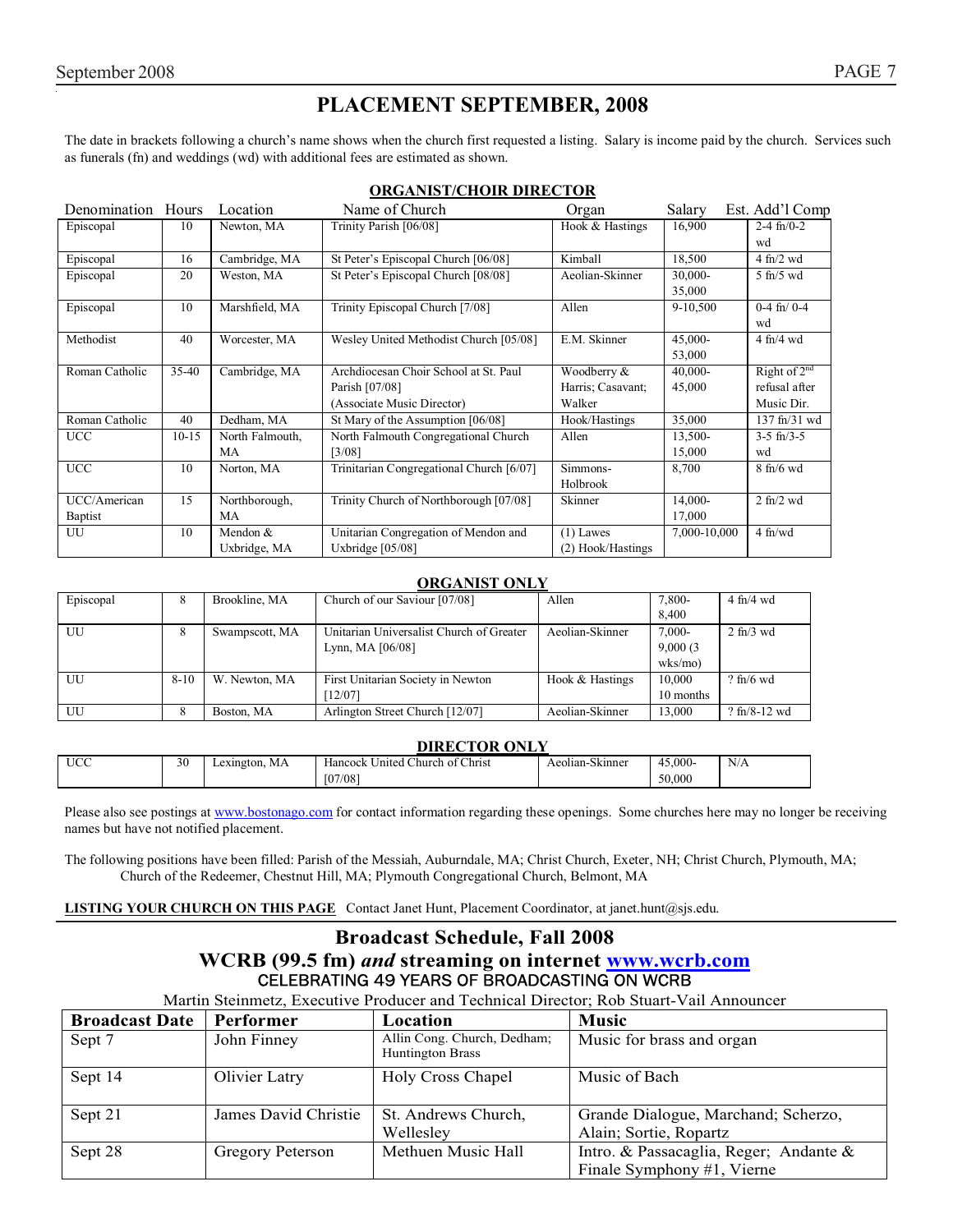# AGO Boston Chapter Substitute List

| TWO DOSton Chapter Dabstrate List<br><b>UPDATED August 2008</b>                                                                                                                                                                                                                                                                                                                                                                                                            |  |
|----------------------------------------------------------------------------------------------------------------------------------------------------------------------------------------------------------------------------------------------------------------------------------------------------------------------------------------------------------------------------------------------------------------------------------------------------------------------------|--|
| $\frac{1}{2} \left( \frac{1}{2} \right) \left( \frac{1}{2} \right) \left( \frac{1}{2} \right) \left( \frac{1}{2} \right) \left( \frac{1}{2} \right) \left( \frac{1}{2} \right) \left( \frac{1}{2} \right) \left( \frac{1}{2} \right) \left( \frac{1}{2} \right) \left( \frac{1}{2} \right) \left( \frac{1}{2} \right) \left( \frac{1}{2} \right) \left( \frac{1}{2} \right) \left( \frac{1}{2} \right) \left( \frac{1}{2} \right) \left( \frac{1}{2} \right) \left( \frac$ |  |

| Name                                      | Phone                                    | E-mail                                         | From/                       | Denoms.                  | Available       | Available       |
|-------------------------------------------|------------------------------------------|------------------------------------------------|-----------------------------|--------------------------|-----------------|-----------------|
|                                           |                                          |                                                | Driving radius              | Comfortable              | Sundays?        | as Interim?     |
|                                           |                                          |                                                |                             | with                     |                 |                 |
| ALCOMBRIGHT, Matthew                      | 413.652.1348                             | matt.alcombright@gmail.com                     | Boston+30 mi.               | RC                       | p.m. only       | Yes             |
| ARMSTRONG, Susan                          | 603.428.3074                             | etitcomb@conknet.com                           | <b>NH</b>                   | <b>ALL</b>               | Yes             |                 |
| <b>BERMANI</b> . Eric<br>BROMS, Edward A. | 508.876.9911<br>617.548.3974             | StCatherinemusic@aol.com<br>ebroms@diomass.org | New England<br>New England  | <b>ALL</b><br><b>ALL</b> | p.m. only<br>No | No              |
| BROWN, Anthony                            | 617.921.2103                             | anthonysbrown@gmail.com                        | Boston metro area           | RC                       | Yes             | Yes             |
| <b>BURMEISTER, Frances</b>                | 978.372.0606                             | fburmeister@hotmail.com                        | Boston & north (NH)         | <b>ALL</b>               | No              | Yes             |
| CARSON, Laurence                          | (h)617.451.0822                          | laurence.carson2@verizon.net                   | <b>Boston</b>               | ALL                      | N <sub>0</sub>  |                 |
|                                           | (w)781.235.0034                          |                                                |                             |                          |                 |                 |
| CARUSO, Jessica                           | 508.881.6032                             | jess caruso@yahoo.com                          | Boston & western suburbs    | ALL but RC               | Yes             | No              |
| CATANESYE, William                        | 781.858.5087                             | wcatanesye@aol.com                             | Boston+35 mi.               | RC, E                    | After 11 a.m.   |                 |
| CHADWICK, Judith                          | 617.713.0193                             |                                                | <b>Brookline</b>            | P.E                      | Yes             | Yes (org. only) |
| CIENNIWA, Paul                            | 508.676.8483                             | paul@fscboston.org                             | Boston & south              | <b>ALL</b>               | No              | No              |
| COOMAN, Carson                            | 617.285.2577                             | carson@carsoncooman.com                        | Cambridge/Boston            | <b>ALL</b>               | Yes             | Yes             |
| COVELL, Wendy                             | 617.731.3726                             | wendycove@verizon.net                          | <b>MBTA</b> from Boston     | ALL                      | No              | No              |
| D'ANGELO, Rich                            | $(w)$ 617.266.2471                       | wolf@channelwolves.com                         | Boston Metro area           | RC (open to              | Yes             |                 |
|                                           | $(m)$ 617.513.8837                       |                                                |                             | others)                  |                 |                 |
| DUERR, Cheryl                             | 781.860.8893                             | clduerr@verizon.net                            | Greater Boston              | <b>ALL</b>               | Yes             | Yes             |
| DUGAS, Neil                               | 617.661.2061                             | n-dugas@comcast.net                            | Boston+40 mi.               | <b>ALL</b>               | Yes             | No              |
| FANTASIA, Philip                          | 508.359.4634                             | pmfantasia@mindspring.com                      | Medfield                    | <b>ALL</b>               | Yes             |                 |
| FLUMMERFELT, Jane                         | (h) 781.734.0327                         | j.flummerfelt@comcast.net                      | Unrestricted driving radius | <b>ALL</b>               | Yes             | Yes             |
|                                           | (c) 617.875.9310                         |                                                |                             |                          |                 |                 |
| FLYYN, Greg                               | 617.730.9377                             | leeflynn38@yahoo.com                           | Boston                      | <b>ALL</b>               | Yes             | Yes             |
| FUNG, Teresa                              | 781.575.0408                             | fung@simmons.edu                               | Canton                      | <b>ALL</b>               | Yes             | Yes             |
| GABLER, Rose Mary                         | 781.862.6322                             | rmgabler@aol.com                               | Lexington                   | RC                       | Yes             |                 |
| GALIE, Kevin                              | 617.427.2342                             | KevinJNGalie@gmail.com                         | Eastern MA                  | <b>ALL</b>               | Yes             | Yes             |
| GODA, Glenn                               | (h)617.442.7079                          | glenngoda1545@aol.com                          | Roxbury                     | <b>ALL</b>               | No              |                 |
|                                           | $(w)$ 617.445.2600                       |                                                |                             |                          |                 |                 |
| GRAY, Elizabeth (Buffy)                   | 617.696.9575                             | buffygray@msn.com                              | Milton                      | E                        | Yes             |                 |
| GRUNDEEN, Paulette                        | (h)978.623.7031                          | grundeen@mathbox.com                           | Andover                     | <b>ALL</b>               | Yes             | Yes             |
|                                           | (m)978.790.1878                          |                                                |                             |                          |                 |                 |
| GUSTAFSON, Karin J.                       | 508.879.7262                             | karinj.gustafson@worldnet.att.net              | W&S of Boston               | P, E, L                  | Yes             |                 |
| GUZASKY, G. Fredrick                      | 781.420.6880                             | fredboston@msn.com                             | Boston $+50$ mi.            | <b>ALL</b>               | Yes             | Yes             |
| HENRY, Colleen                            | 781.646.4939                             | cbhkeys@rcn.com                                | Boston $+25$ mi.            | <b>ALL</b>               | Yes             |                 |
| HOWARD, Suzannah                          | 617.792.4247                             |                                                | Boston                      |                          | Yes             |                 |
| HUMPHREVILLE, Robert                      | 617.864.0800                             | r.hump@verizon.net                             | Cambridge                   | <b>ALL</b>               | Yes             |                 |
| JAMES, Stephen                            | 508.620.1626                             | sdjames77@alumni.amherst.edu                   | Framingham                  | <b>ALL</b>               | July 1-Sept. 7  |                 |
| JOHNSON, Robert                           | 508.226.8991                             | bobjohnson22@comcast.net                       | Attleboro                   | <b>ALL</b>               | Yes             |                 |
| KELTON, R. Harrison                       | 617.964.3413                             | rhkelton@rcn.com                               | Boston                      | ALL                      | Yes             |                 |
|                                           |                                          |                                                |                             |                          |                 |                 |
| KWOK, Esther                              | 781.986.0263                             | ewkwok@aol.com                                 |                             | <b>ALL</b>               | No              |                 |
| LAMOUREUX, Daniel                         | 617.232.1345                             | dlamour@comcast.net                            | Brookline + 50 mi.          | <b>ALL</b>               | No              | No              |
| LAWTON, Carole                            | 781.641.3012                             | czlawton@yahoo.com                             | Boston 20 mi. rad           | P, RC                    | Yes             | Yes             |
| LINKE, Reena                              | 281.770.8361                             | Reena.M.L@gmail.com                            | w/in 45 minutes of Boston   | <b>ALL</b>               | No              | Yes             |
| LOUD, Miranda                             | 617.926.2355                             | mirandaloud@yahoo.com                          | Watertown                   |                          |                 |                 |
| LOVELL, Russ                              | 978.433.2621                             | russ1948@juno.com                              | Pepperell                   | <b>ALL</b>               | Yes             |                 |
|                                           | (m)978.877.3924                          |                                                |                             |                          |                 |                 |
| LUEFT, Lorraine                           | 617.489.1178                             | LorraineL2@peoplepc.com                        | Boston $+45$ mi.            | <b>ALL</b>               | Yes             | Yes             |
| LYNCH, Colin                              | 603.219.0264                             | clynch@sps.edu                                 | Boston $+60$ mi.            | E, RC                    | Yes             | Yes             |
| MARGETSON, Eunice                         | 781.483.6142                             |                                                | Medford                     |                          | Yes             |                 |
| NOBLE, Robert                             | 781.648.5618                             | robert.noble@evergreeninvestments.com          | Arlington                   | <b>ALL</b>               | Yes             |                 |
| OLBASH, Michael J.                        | 617.275.8129                             | olbash@post.harvard.edu                        | Boston/RI                   | <b>ALL</b>               | After 11.00 AM  |                 |
| OWEN, Barbara                             | 978.465.2068                             | owenbar@juno.com                               | Greater Boston and points   | <b>ALL</b>               | Yes             | Yes             |
|                                           |                                          |                                                | north preferred             |                          |                 |                 |
| PAGETT, John                              | 603.578.0262                             | johnpagett@verizon.net                         | Northern Mass./Southern NH  | <b>ALL</b>               | Yes             | Yes             |
| PATCHEL, Steven                           | 617.697.5123                             | SteveP7@aol.com                                | Boston                      | <b>ALL</b>               | No              |                 |
| REGESTEIN, Lois                           | 617.739.1340                             | lois.r@att.net                                 | <b>Mission Hill</b>         | <b>ALL</b>               | No              |                 |
| REMEK, Philip                             | (h)617.934.5469                          | p_remek@yahoo.com                              | New England                 | ALL                      | Yes             | Yes             |
|                                           | $(c)$ 305.342.4929                       |                                                |                             |                          |                 |                 |
| RUPERT, Mary Jane                         | 617.864.2271                             | mjrupert@comcast.net                           | Cambridge                   | <b>ALL</b>               | Yes             |                 |
| SANTINI, Brandon                          | 781.331.0930                             |                                                | Weymouth                    | ALL (pref RC)            | Yes             |                 |
| SATERLEE, Thomas                          | 617.787.7874                             | saterleet@yahoo.com                            | Boston + 50 mi.             | ALL                      | Yes             | Yes             |
| <b>SCHEIBERT JEROLD,</b>                  | (h)617.739.1751                          | bvjerold@aol.com                               | <b>Boston</b>               | ALL                      | Yes             | Yes             |
| Beverly                                   | $(m)$ 617.240.2815                       |                                                |                             |                          |                 |                 |
| SCOLASTICO, Joseph                        | (h)781.331.8638                          | jscola30@aol.com                               | Greater Boston/South Shore  | RC                       | Yes             | Yes             |
|                                           | (m)617.538.9679                          |                                                |                             |                          |                 |                 |
| SHAUD, Dan                                | $(h)$ 617.924.1067                       | danshaud@gmail.com                             | Watertown                   |                          | Yes             |                 |
|                                           | (c)857.636.8844                          |                                                |                             |                          |                 |                 |
| SHENTON, Andrew                           | 617.327.4604                             | shenton@bu.edu                                 | Boston                      | <b>ALL</b>               | No              |                 |
| SMITH, Jeffrey H.                         | (h)781.224.1767                          | jeffreyhsmith@hotmail.com                      | Wakefield                   | ALL                      | Yes             |                 |
|                                           | $(w)$ 617.735.9953                       |                                                |                             |                          |                 |                 |
| SMITH, Michael Wayne                      | $(m)$ 203.645.9227                       | mwsmith@groton.org                             | Groton                      | ALL                      | Yes             |                 |
|                                           | (w)978.448.7365                          |                                                |                             |                          |                 |                 |
| TEMPLE, Candace                           | 781.275.0506                             | candacewt@aol.com                              | Bedford                     | E, P                     | Yes             |                 |
| THOMAS, Mark                              | $(m)$ 513.253.8677<br>$(h)$ 508.366.0509 | mark.thomas.1@bc.edu                           | <b>MBTA</b><br>Sudbury/     | RC                       | Yes<br>No       | Yes             |
| TOEPPNER, Lois Z.                         | (m)978.376.4036                          | toeppner4@charter.net                          | Westborough                 | ALL                      |                 |                 |
| TURBESSI, Joe                             | 231.343.5943                             | joseph.turbessi@gmail.com                      | <b>MBTA</b> from Boston     | <b>ALL</b>               | Yes             | Yes             |
| VARGHESE, Laya M.                         |                                          | LayaMVarghese@gmail.com                        | <b>MBTA</b> from Boston     | <b>ALL</b>               | Yes             | Yes             |
| WARNER, Sally Slade                       | 908.420.1531<br>(h)978.475.2599          | sswarner@andover.edu                           |                             | ALL                      | Yes             |                 |
|                                           | (w)978.749.4264                          |                                                |                             |                          |                 |                 |
|                                           | (fx)978.749.4265<br>617.242.0589         |                                                |                             |                          |                 |                 |

Further assistance, if needed, is available from the Boston chapter's substitute list coordinator. Joshua T. Lawton (545 Mt. Auburn Street #2, Watertown, MA 02472, 617.926.1042, JTLawton at mac.com)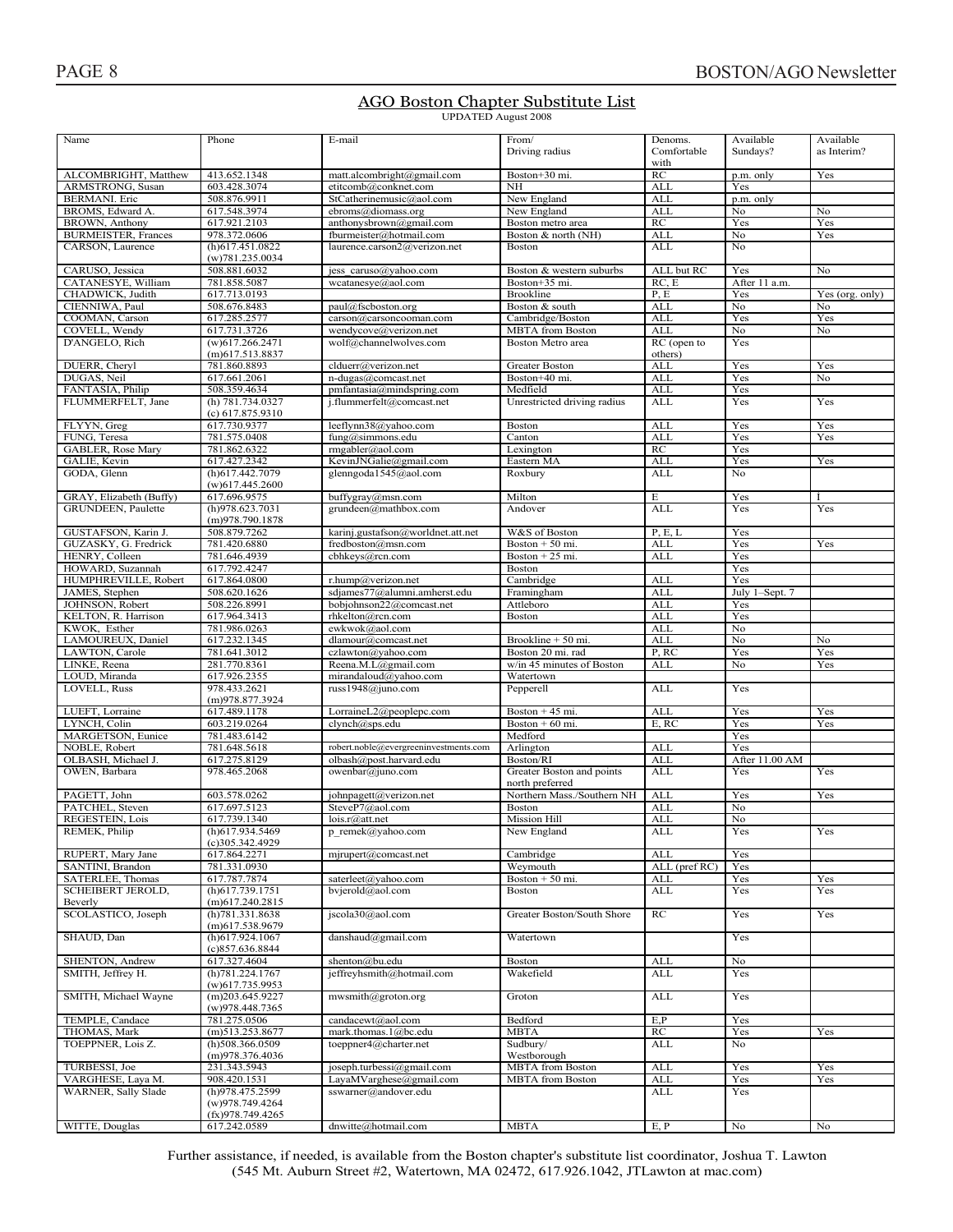

many requests. Back page ads are limited to two per season for any one organization. Note that inside ads (1/4 page at \$25) are accepted anytime before deadline without

reservation.

*BAGO Programs 2008-2009* Opening Service: Prelude Recital, Evensong, Installation of Officers and Reception *Sunday, September 28, 4:30 p.m.*  Church of the Advent, Boston "ORGAN SPECTACULAR" WEEKEND EVENTS 1. Recital of Hungarian Organ Music Balint Karosi, Organist *Friday, October 17, 7:30 p.m.*  St. Cecilia Church, Boston 2. Intro to the Pipe Organ 101 Michael Kleinschmidt and Richard Webster, Presenters *Sunday, October 19, 3:00 p.m.*  Trinity Church, Boston 3. Organ Dedicatory Recital Leo Abbott, ChM, FAGO, Organist *Sunday, October 19, 3:00 p.m.*  St. John the Evangelist Church, Wellesley Hills "Hugo Distler, the Man and his Music: a Perspective in his Centennial Year" Dr. Larry Palmer, Lecturer/Presenter *Monday, November 3, 7:30 p.m.*  First Church in Cambridge, Cambridge Olivier Messiaen Centennial Year Recital Boston Chapter Members, organists *Sunday, November 23, 4:00 p.m.*  Mission Hill Church, Boston Olivier Messiaen Centennial Year Recital Boston Chapter Members, organists *Sunday, November 23, 4:00 p.m.*  Mission Hill Church, Boston First Night Organ Recitals Boston Chapter Members, organists *Wednesday, December 31, 10:00 p.m.*  Arlington Street Church, Boston Felix Mendelssohn Organ Recital on his 200th Birthday; Ezequiel Menendez, Organist *Tuesday, February 3, 7:30 p.m.*  Adolphus Busch Hall, Harvard University "The Registration of J.S. Bach's Organ Works" Dr. Quentin Faulkner, AAGO, Lecturer/Presenter *Monday, March 2, 7:30 p.m.*  Sponsored by the BAGO Organ Library Committee Boston University School of Theology Bach Organ Recitals on his 324th Birthday (Co-sponsored by the First Lutheran Church) *Saturday, March 21; 10:30 a.m. – 5:30 p.m.*  First Lutheran Church, Boston BAGO Annual Meeting, Dinner, Members' Recital *Monday, MAY 11, 6:00 p.m.*  Holy Name Parish, West Roxbury